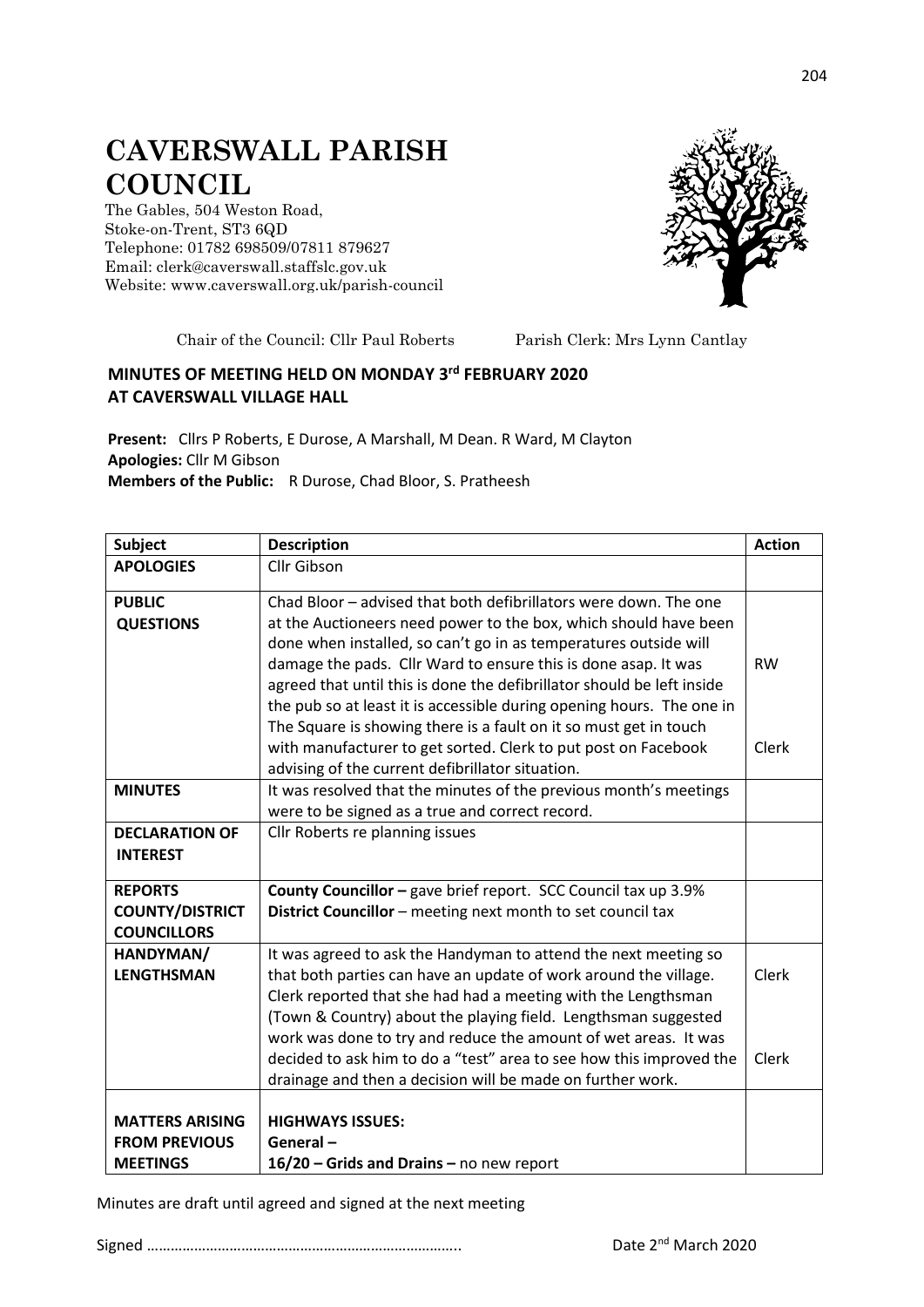| <b>Subject</b> | <b>Description</b>                                                   | <b>Action</b> |
|----------------|----------------------------------------------------------------------|---------------|
|                |                                                                      |               |
|                | 17/20-Footpaths-                                                     |               |
|                | Cllr Roberts had received an email from Kath Roberts about           |               |
|                | footpaths not registered. Clerk to put post on Facebook with link to | Clerk         |
|                | SMDC website asking if anyone knows of ones not registered to go     |               |
|                | to SMDC to get them registered.                                      |               |
|                | Cllr Durose reported that the sign for the footpath/bridgeway        |               |
|                | (Caverswall 36) that goes from Bank House Farm to Hanley Banks       |               |
|                | has been removed, Clerk to advise SCC Rights of Way and request it   | Clerk         |
|                | is replaced.                                                         |               |
|                | Proposed upgrade footpaths Forsbrook 22, Caverswall 34 and 35 to     |               |
|                | a Bridleway - notification from SCC has been received - No           | Clerk         |
|                | objections but needs it to gated at either end otherwise will be     |               |
|                | used a short cut by vehicles.                                        |               |
|                | 19/20 - Village Signs - Caverswall                                   |               |
|                | (03/20, 92/19, 78/19, 76/19, 56/19, 44/19, 31/19, 18/19, 146/18,     |               |
|                | 131/18. 119/18, 104/18, 88/18, 73/18.58/18, 46/18, 31/18, 17/18,     |               |
|                | 3/18, 160/17. 141/17, 126/17, 114/17, 101/17, 83/17)                 |               |
|                | These are now in the final production stage, photos shown to         |               |
|                | Councillors. It is expected that these should be installed late      |               |
|                | February/beginning March.                                            |               |
|                | 20/20 Bus shelter - roof                                             |               |
|                | (04/20, 93/19, 68/19, 59/19, 50/19)                                  |               |
|                | On going                                                             |               |
|                | 21/20 Seat by stocks on tree in The Square                           |               |
|                | (05/20, 94/19, 80/29, 69/19, 51/19)                                  |               |
|                | Awaiting on price.                                                   |               |
|                | 22/20 Playing field - preventing vehicles getting on grass area      |               |
|                | (06/20, 96/19)                                                       |               |
|                | It was agreed that this should now go ahead, Clerk to organise with  | Clerk         |
|                | contractor.                                                          |               |
|                | 23/20 Register of playing field land                                 |               |
|                | (07/20, 97/19, 82/19, 71/19)                                         |               |
|                | Ongoing with Solicitor.                                              |               |
|                | 24/20 Cars parking in the Dams at school time                        |               |
|                | (09/20, 99/19, 75/19)                                                |               |
|                | Still ongoing issue. Clerk has emailed St Filumena's Head re the     | Clerk         |
|                | signs. Response received that they will get 2 more done but need     |               |
|                | confirmation that they will be allowed to be placed there. Head      |               |
|                | also advised that the school has asked SCC if yellow lines could be  |               |
|                | painted on the junction and opposite the driveway on either side of  |               |
|                | the crossing opening she will advise on their response. C Cllr Ward  |               |
|                | stated that this was highly unlikely as all it will do it move the   |               |
|                | problem from one place to another.                                   |               |
|                | 25/20 Hedge on School Lane                                           |               |
|                | (10/20, 100/19)                                                      |               |
|                | Clerk still not managed to contact landowner, will keep trying.      | Clerk         |
|                | 26/20 Church - graveyard                                             |               |
|                | (11/20, 101/19)                                                      |               |

Minutes are draft until agreed and signed at the next meeting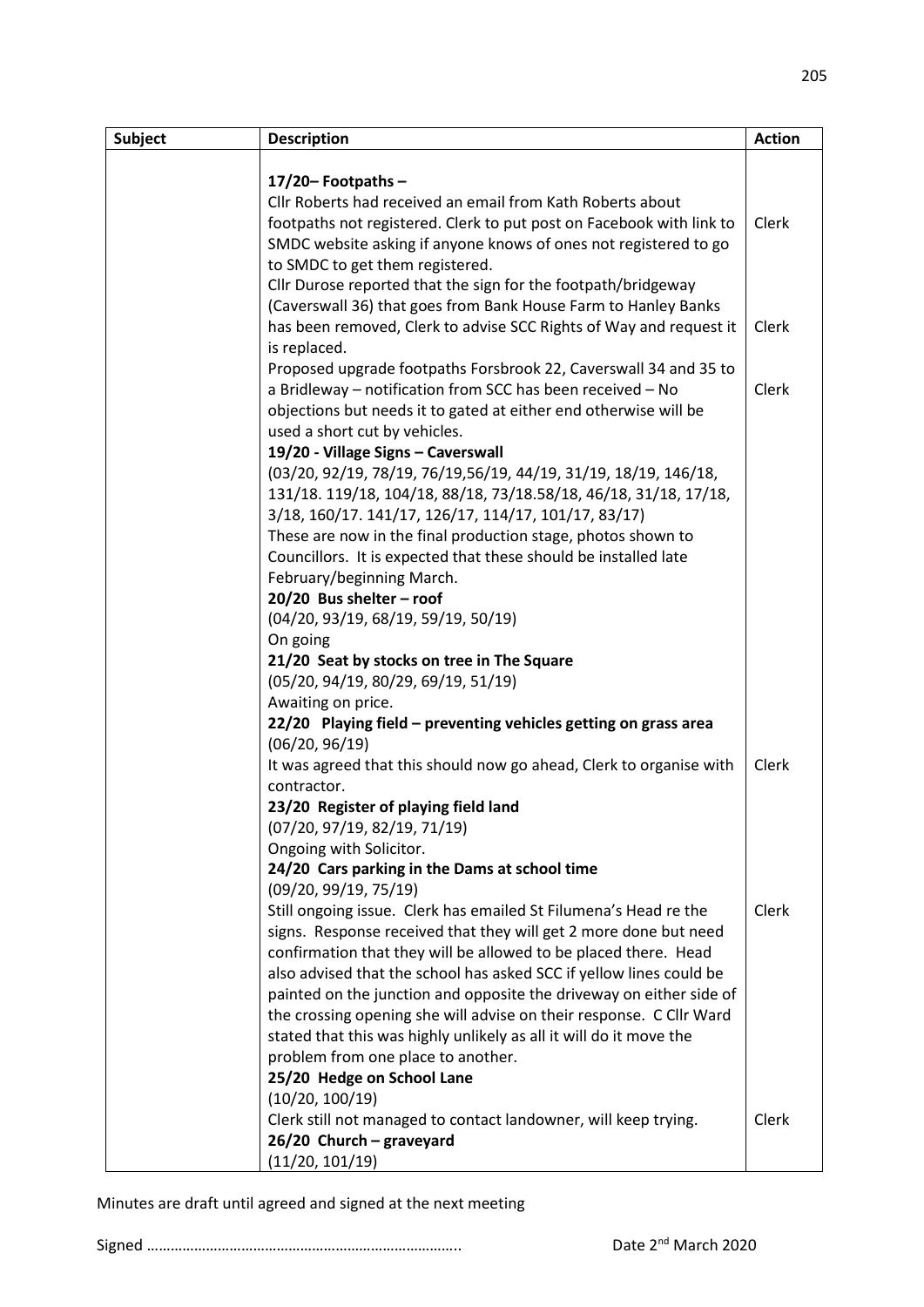| <b>Subject</b>        | <b>Description</b>                                                    | <b>Action</b> |
|-----------------------|-----------------------------------------------------------------------|---------------|
|                       | After investigation the Parish Council can see no way that this can   |               |
|                       | be done at the moment.                                                |               |
|                       | 27/20 Christmas light -Tree in The Square                             |               |
|                       | (12/20, 104/19)                                                       |               |
|                       | Clerk contacted Councillor Irvin who gave details of his contact at   |               |
|                       | Stoke City Council. Clerk is now awaiting contact from Stoke CC to    | Clerk         |
|                       | obtain further information and to possibly arrange a site visit with  |               |
|                       | them and SSE.                                                         |               |
|                       | <b>Unresolved Items: none</b>                                         |               |
| <b>CORRESPONDENCE</b> | <b>None</b>                                                           |               |
|                       |                                                                       |               |
|                       |                                                                       |               |
| <b>FINANCE</b>        | 28/20- Accounts                                                       |               |
|                       | Payments:                                                             |               |
|                       | The following accounts were approved for payment: -                   |               |
|                       | Mrs L Cantlay - Clerk Salary and Expenses - Feb<br>$\ast$<br>£261.39  |               |
|                       | TOTAL PAYMENTS THIS MONTH - £261.39                                   |               |
|                       | $\ast$<br>- indicates payments to be made via Internet Banking Faster |               |
|                       | Payment approved at meeting.                                          |               |
|                       | Transfer: £300.00                                                     |               |
|                       | <b>Receipts:</b>                                                      |               |
|                       | Bank Interest - December (both accounts) - £21.59                     |               |
|                       | Total Receipt - £21.59                                                |               |
|                       |                                                                       |               |
|                       | Bank Accounts (after any payment or receipts made):                   |               |
|                       | Current Account - £114.99 after payments made                         |               |
|                       | Instant Access Account - £8,749.33                                    |               |
|                       | Contingency Account - £16,297.14                                      |               |
|                       |                                                                       |               |
|                       |                                                                       |               |
| <b>PLANNING</b>       | 29/20                                                                 |               |
| <b>MATTERS</b>        | <b>Applications -</b>                                                 |               |
|                       | SMD/2020/0040 - Yew Tree Farm, Roughcote Lane - Proposed two          |               |
|                       | storey rear extension including demolition of existing rear           | Clerk         |
|                       | extension - no objection materials on edge of conservation area so    |               |
|                       | materials need to be in keeping with this with subject to             |               |
|                       | neighbours approval.                                                  |               |
|                       |                                                                       |               |
|                       | Caverswall Park Farm - application just come in for Variations to     |               |
|                       | approved plan - new ref SMD/2020/0050 (variation condition 5) -       |               |
|                       | Objection need to keep this in wood as per original approved          | Clerk         |
|                       | application.                                                          |               |
|                       | $NNA/2020/0003$ – addition of patio door to unit 5 – No objection     | Clerk         |
|                       | to patio door but must be in wood not aluminium.                      |               |
|                       | Decisions - none                                                      |               |
|                       | Appeals - none                                                        |               |
|                       | <b>Enforcement Matters: none</b>                                      |               |
| <b>NEW BUSINESS</b>   | None                                                                  |               |
|                       |                                                                       |               |

Minutes are draft until agreed and signed at the next meeting